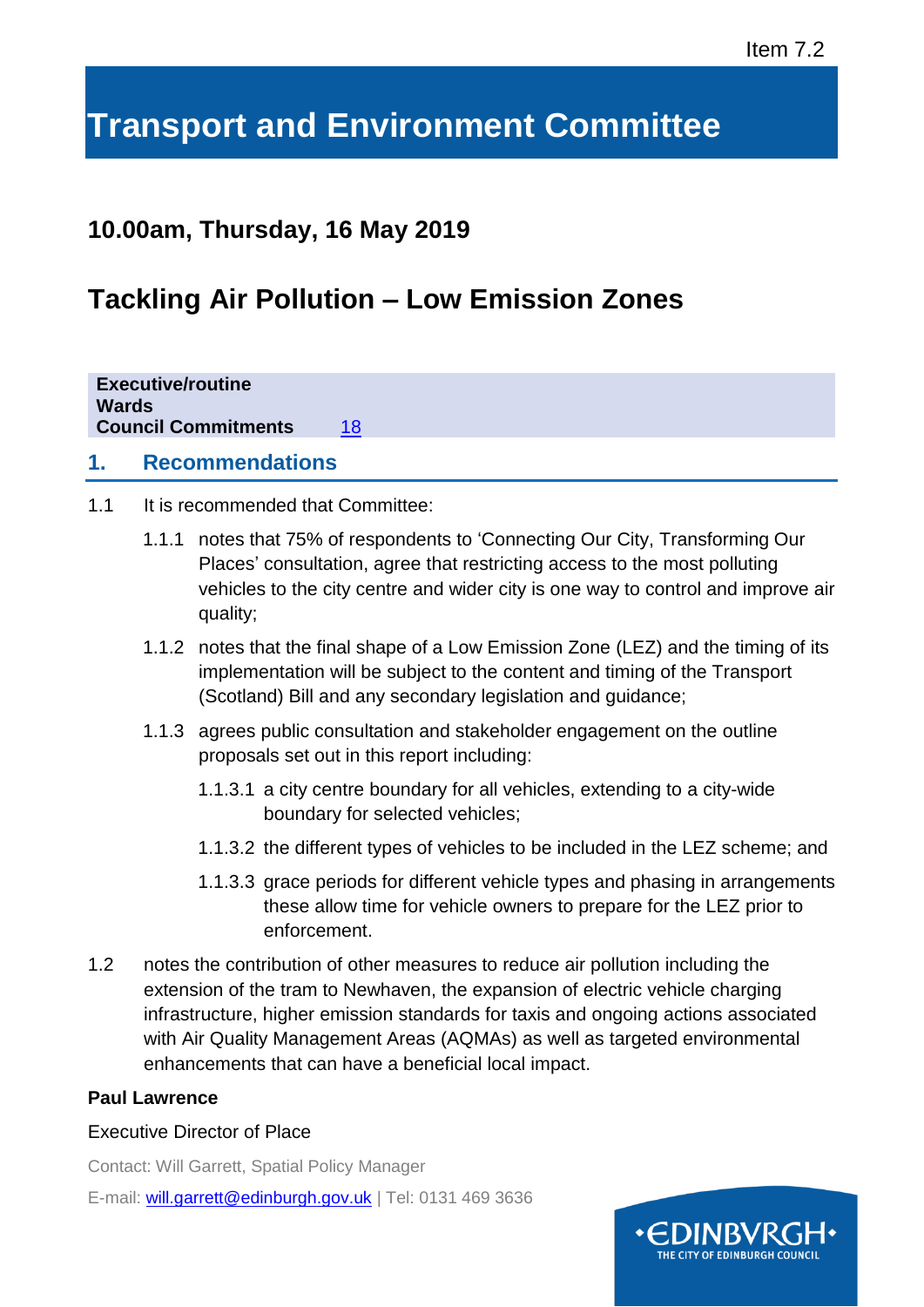## **Tackling Air Pollution - Low Emission Zones**

## **2. Executive Summary**

- 2.1 This report sets out proposals for the introduction of a LEZ in Edinburgh. They will be subject to public consultation and further engagement with stakeholders.
- 2.2 The purpose of an LEZ is to improve the health and well-being of people, who live, work or visit the city, particularly those who are particularly vulnerable, the very young, the elderly and those with pre-existing health conditions.
- 2.3 LEZs reduce pollution caused by damaging emissions from buses, commercial vehicles, cars and vans by restricting access to those vehicles that fail to meet minimum emission standards. Vehicles that do not meet those standards, or are not otherwise exempt, are liable for a penalty if they enter the zone.
- 2.4 The proposals set out in the report include options for a city centre and a city-wide LEZ. They describe approaches to phasing including grace periods which would allow owners of polluting vehicles time to adapt existing vehicles or replace them with cleaner vehicles prior to the commencement of enforcement.
- 2.5 The Scottish Government envisages that an LEZ would be implemented by December 2020.
- 2.6 The results of the public consultation and stakeholder engagement will inform a report on next steps to Transport and Environment Committee by the end of 2019.

## **3. Background**

## **LEZs in Europe and UK**

- 3.1 LEZs were first introduced to tackle air pollution in Sweden in 1996. There are now 250 LEZs in cities across 15 European countries.
- 3.2 An LEZ was introduced in London in 2008. A phased implementation of tighter emissions standards, affecting different vehicle types and different geographical areas followed. An Ultra-Low Emission Zone (ULEZ) was introduced in April 2019. This currently applies in the central London area with plans to extend the zone to cover London suburbs by 2021. The ULEZ covers buses, commercial vehicles, vans and cars that do not meet minimum standards. A poll by YouGov in April 2019 found that 72% of Londoners support emission charging to reduce pollution and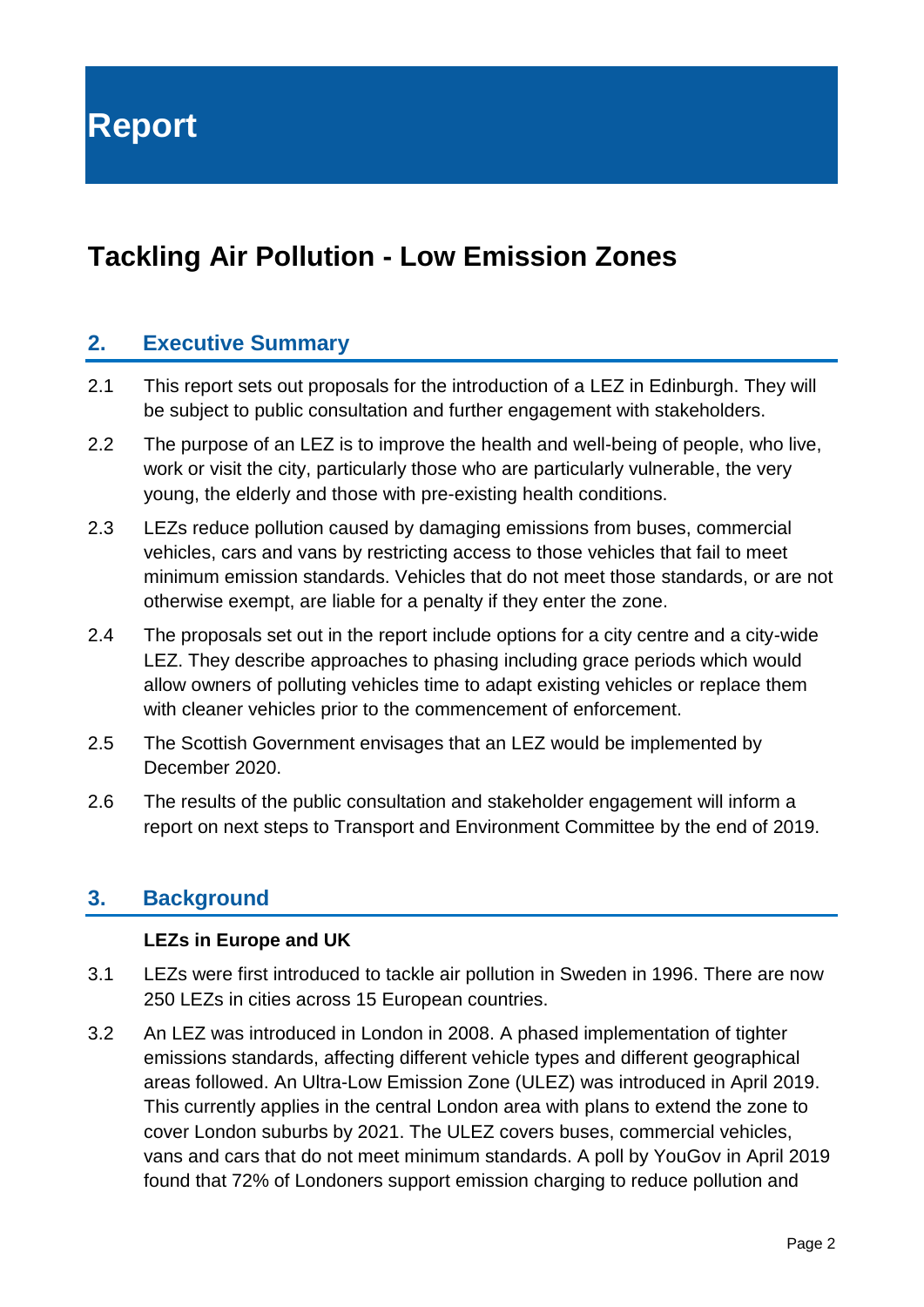congestion. It should be noted that the Scottish regime will be enforced through a penalty notice rather than a charging mechanism.

- 3.3 The UK Government has announced ambitions to end sales of new conventional petrol and [diesel](https://www.independent.co.uk/news/uk/home-news/uk-petrol-diesel-ban-cars-vehicles-britain-sales-fuels-fossil-government-a7860181.html) cars and vans by 2040 as part of efforts to tackle climate change and air pollution. The Scottish Government is aiming to end the sale of petrol and diesel vehicles by 2032 and has set out plans to introduce low emission zones in Scotland's four largest cities by 2020.
- 3.4 In December 2018, Glasgow introduced an LEZ covering the city centre restricting buses that do not meet emission standards. All vehicles entering the zone will need to be fully compliant by December 2022.

## **Edinburgh LEZ Progress**

- 3.5 On [17 May 2018](http://www.edinburgh.gov.uk/download/meetings/id/57061/item_710_-_developing_low_emission_zones_in_edinburgh) the Transport and Environment Committee agreed to work with Scottish Government and other partners to take forward a comprehensive approach to establishing low emission zones in Edinburgh. Committee noted that options included a city centre zone and a city-wide zone.
- 3.6 In autumn 2018, the Council undertook wide ranging public engagement on the prospectus Connecting our City, Transforming our Places. More than 5,000 people and organisations contributed their views, the largest Council engagement of 2018. The prospectus set out a number of ideas for improving the city including the introduction of a city centre and city-wide LEZ.
- 3.7 When asked about the principle of an LEZ in Edinburgh, 75% of survey respondants agreed that restricting access to the most polluting vehicles to the city centre and wider city is one way to control and improve air quality. 15% of respondents disagreed. During workshops run during the autumn 2018 consultation, participants recognised in equal measure the health benefits for the public but also the risk of traffic displacement and the financial implications for those unable to afford to replace or upgrade their vehicles in order to comply with an LEZ.
- 3.8 In June 2018, the Scottish Government introduced a Transport Bill to the Scottish Parliament. The Bill sets out provisions to enable the introduction of LEZs in Scotland's four largest cities. The Bill enables the creation and civil enforcement of LEZs by local authorities, and will allow the Scottish Government to set consistent national standards for a number of key aspects including, but not limited to, vehicle emissions, penalties, certain exemptions and parameters for grace periods for low emission zones.
- 3.9 The Transport (Scotland) Bill is currently going through Parliament. It is anticipated that the Bill and associated regulations will be finalised early in 2020.
- 3.10 On-going work will continue to inform the detail of low emission zone proposals including: air quality modelling as part of the National Modelling Framework (with SEPA), transport modelling, integrated impact assessment work, commercial fleet analysis and further engagement with key stakeholder groups such as Lothian Buses.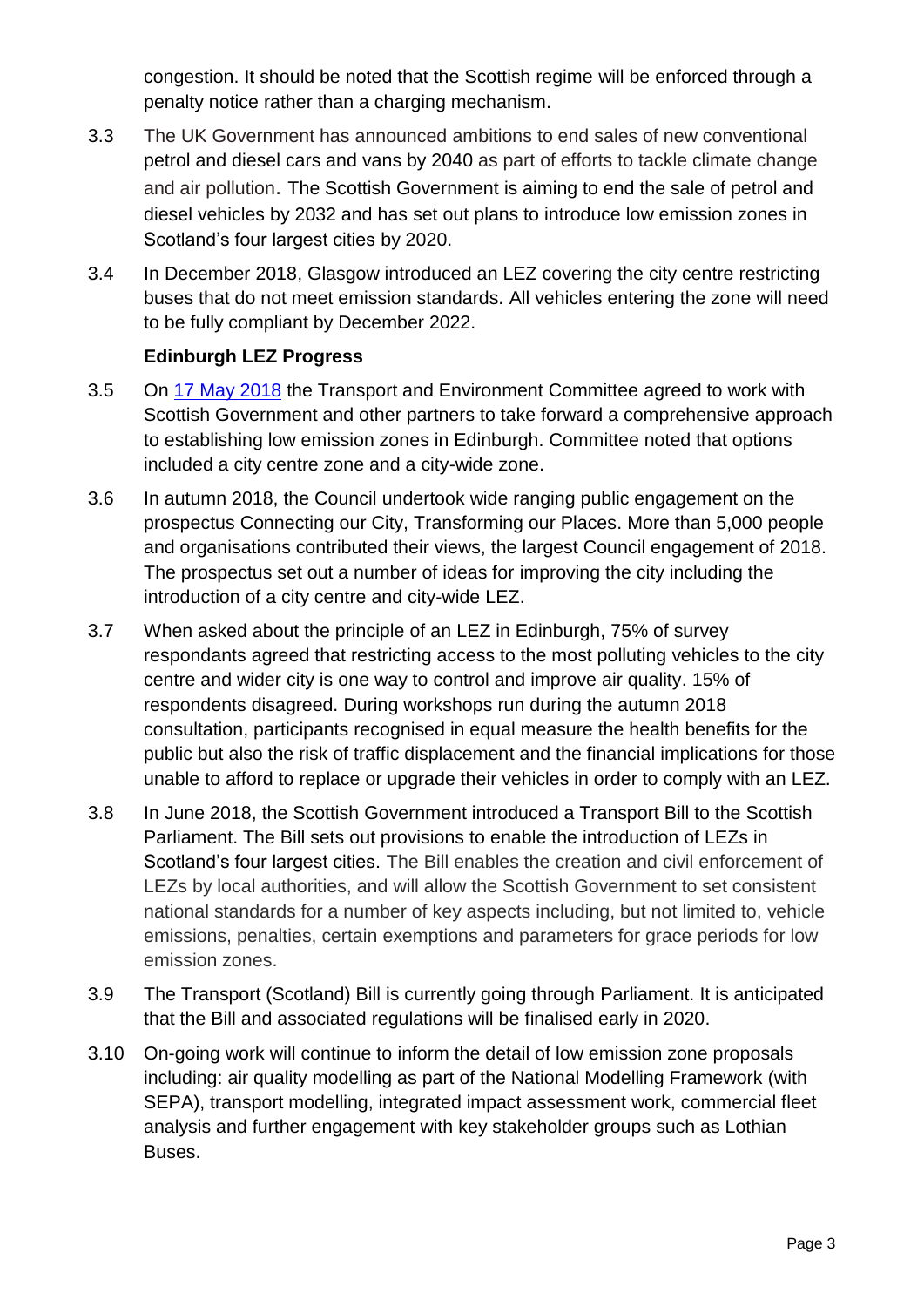## **4. Main report**

## **Connecting Our City, Transforming Our Places**

- 4.1 The development of an LEZ is one of a number of linked strategies which aim to improve placemaking and connectivity in the city that have been set out in Connecting Our City, Transforming Our Places. They include the Edinburgh City Centre Transformation project and the development of the local transport strategy, the City Mobility Plan.
- 4.2 Initiatives including the extension of the tram network to Newhaven, the expansion of electric vehicle charging infrastructure, the introduction of higher emission standards and the phasing out of older taxis, and the continued actions associated with the AQMAs also complement the LEZ approach.

#### **Health Risks and Air Pollution**

- 4.3 Pollutants caused by vehicle emissions are largely invisible, but these gases and particulates can be hazardous to human health.
- 4.4 There is a growing body of scientific evidence that has established links between air pollution with ill health. Particularly at risk are the very young, the elderly and those with pre-existing health conditions. These conditions include lung-related illnesses e.g. asthma or chronic obstructive pulmonary disease, or circulation problems (angina, strokes, heart attacks). There is also evidence of links to a wider range of health impacts, such as poor birth outcomes (pre-term birth, low birth weight), diabetes and neurological problems (dementia).
- 4.5 It is estimated that man-made pollution can lead to:
	- 4.5.1 1,700 early deaths per year in Scotland (2016);
	- 4.5.2 a seven to eight month reduction in life expectancy; and
	- 4.5.3 a cost of around £15 billion a year across the UK.
- 4.6 It is estimated that around 80% of nitrogen oxide (NOx) concentrations are directly attributed to traffic emissions.

#### **Emissions Data Baseline**

- 4.7 Working with Council officers, SEPA has developed a baseline model to help identify the emissions levels that different types of vehicles contribute across Edinburgh. This has been documented by SEPA in the November 2018 'Air Quality Evidence Report - Edinburgh'.
- 4.8 The most extensive area of roadside traffic pollution is in and around the city centre, where concentrations of NO<sub>2</sub> are at their highest, when compared to other areas of the City. To meet the  $NO<sub>2</sub>$  objective levels at roadside locations in the city, emission reductions of between 50 and 75% are required.
- 4.9 While different vehicle types have different impacts in different parts of the city, overall emissions from diesel cars are the single biggest source of NOx across the city, followed by Light Goods Vehicles (LGVs). Buses are a large source of NOx particularly within the city centre area. Non-bus commercial vehicles (LGVs, Rigid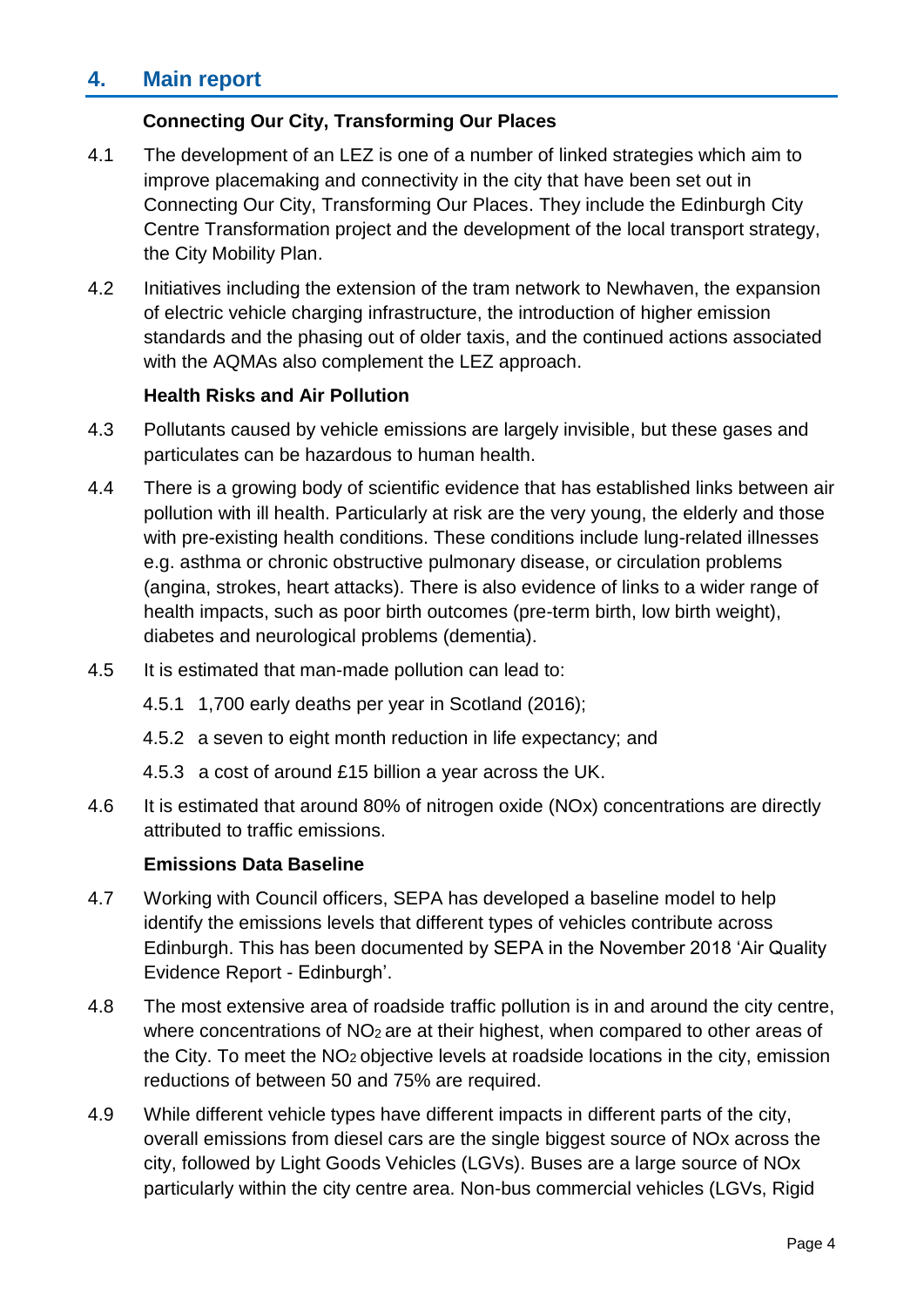HGVs, Taxis, and Artic) contribute proportionally more to NOx concentrations, per vehicle, than cars.

- 4.10 Consequently, tackling higher emission vehicle types such as buses, coaches, and commercial fleets are a priority and will be the most effective way of bringing down NO<sup>2</sup> levels.
- 4.11 All local authorities have a statutory duty to review and assess air quality in their areas against national objectives. A considerable amount of work has taken place in Edinburgh over recent years resulting in an overall downward trend of NO<sup>2</sup> concentrations. However, legal objectives continue to be breached and Edinburgh still has five Air Quality Management Areas related predominantly to traffic pollution. The development of a low emission zone is the most effective way of addressing this problem.

## **What is an LEZ?**

- 4.12 An LEZ is a geographical area within which polluting vehicles are not permitted. Unless otherwise exempt, polluting vehicles that enter the area are subject to a penalty. Enforcement will utilise Automatic Number Plate Recognition (ANPR) cameras, linked to a national vehicle licencing database, to detect vehicles entering an LEZ which do not comply with the minimum standards.
- 4.13 Local authorities will design each LEZ based on their specific, local requirements. The Transport Bill will give local authorities the powers to create, enforce, operate or revoke an LEZ in their area and to design the shape, size and vehicle scope of individual LEZs.

## **City Centre and City-Wide Boundaries**

- 4.14 Committee have previously considered potential options, a city centre boundary and a city-wide boundary, which individually or jointly would reduce the number of polluting vehicles affecting the health of city residents. Early consideration was given to taking a pollution 'hot-spot' based approach with multiple LEZs across the City. This option has not been progressed as it would have significant traffic displacement issues and does not fit with Edinburgh's comprehensive and strategic approach to LEZ development.
- 4.15 Edinburgh's proposed phasing approach to LEZ implementation is similar to that adopted in many other cities. The proposed boundaries of each zone are set out in Appendix 1 and have been informed by analysis of the baseline model produced by SEPA.
- 4.16 A city centre LEZ applying to all vehicles, introduced over a short period of time, would have the benefit of tackling the worst concentrations of air pollution in a densely populated area, with the highest number of workers and visitors.
- 4.17 There is a risk that a the city centre boundary alone may displace polluting vehicles to other areas of the city and exacerbate existing air quality problems. This would also apply to future bus routes where retrofitting or adaptations of vehicles take time.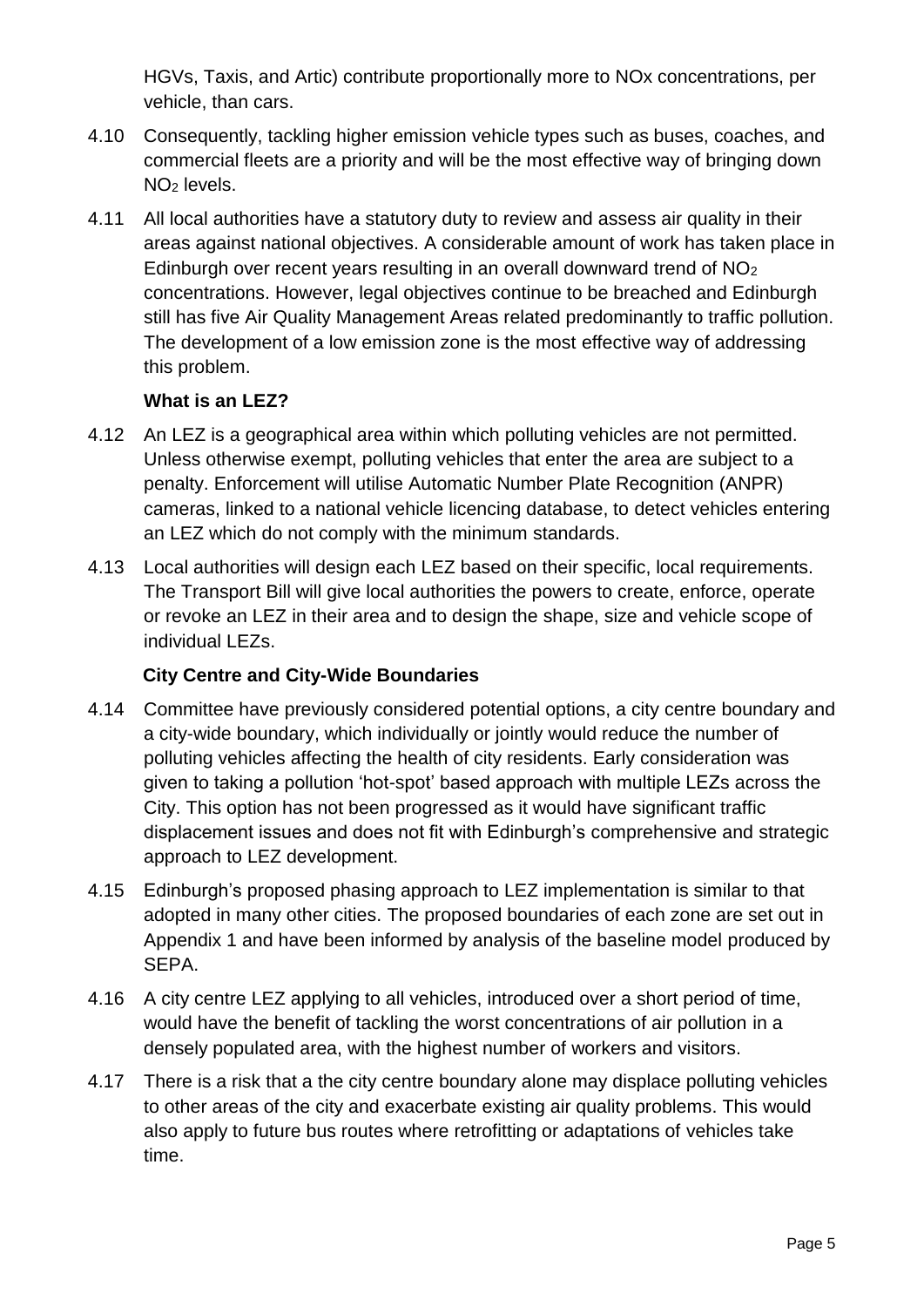- 4.18 A city-wide boundary phased in over a period of time would help deliver further reductions in pollution across the city. Appendix 1 shows the city wide boundary based on the by-pass (A720). Alternatively it could be drawn around the Council's administrative area.
- 4.19 A city wide boundary would provide incentive for commercial and passenger transport fleet operators to adapt or renew their fleets and significant investment in commercial freight hubs may be required. There is a risk that the boundary would also create traffic displacement.
- 4.20 Complementary measures and actions through the Edinburgh City Centre Transformation project and the City Mobility Plan will need to be considered in order to ensure a successful LEZ implementation. Edinburgh's proposals are one of the most ambitious approaches to LEZs anywhere in Europe, particularly considering the strict enforcement regime.

## **Vehicles Affected – Buses, Commercial Vehicles, Vans, Cars and Motorcycles**

- 4.21 All polluting vehicles would be affected and entry into an LEZ would incur a penalty. The Transport Bill proposes that LEZ entry will still be based on the Euro emission engine classification standards – the proposed minimum criteria is:
	- 4.21.1 Euro 6 for diesel cars;
	- 4.21.2 Euro 4 for petrol cars; and
	- 4.21.3 Euro VI for heavy diesel vehicles (including retrofitted engines which would be improved to operate as Euro VI).

## **Phasing and Grace Periods**

- 4.22 Grace periods are designed to allow commercial fleet operators and private vehicles owners time to prepare for the LEZ. Preparation may occur through altering their vehicles or fleet, through retrofitting, by planning the purchase of a new vehicle as part of a replacement cycle or through modal shift to another form of transport.
- 4.23 In effect, the grace period prevents penalties from becoming payable for a breach of the road access restriction until that period ends. An extended grace period allows registered residents who live in the LEZ further time to prepare.
- 4.24 During the autumn 2018 consultation the feedback on grace periods (previously called lead-in times) was:
	- 4.24.1 19% suggested one year;
	- 4.24.2 19.5% two years;
	- 4.24.3 16.5% three years;
	- 4.24.4 11% four years; and
	- 4.24.5 23% considered that a period of more than four years was required.
- 4.25 A lead-in of more than four years was also the top preference of those respondents identifying as having a disability, whilst individual responses received through Friends of the Earth's survey link, sought a lead-in period of just six months.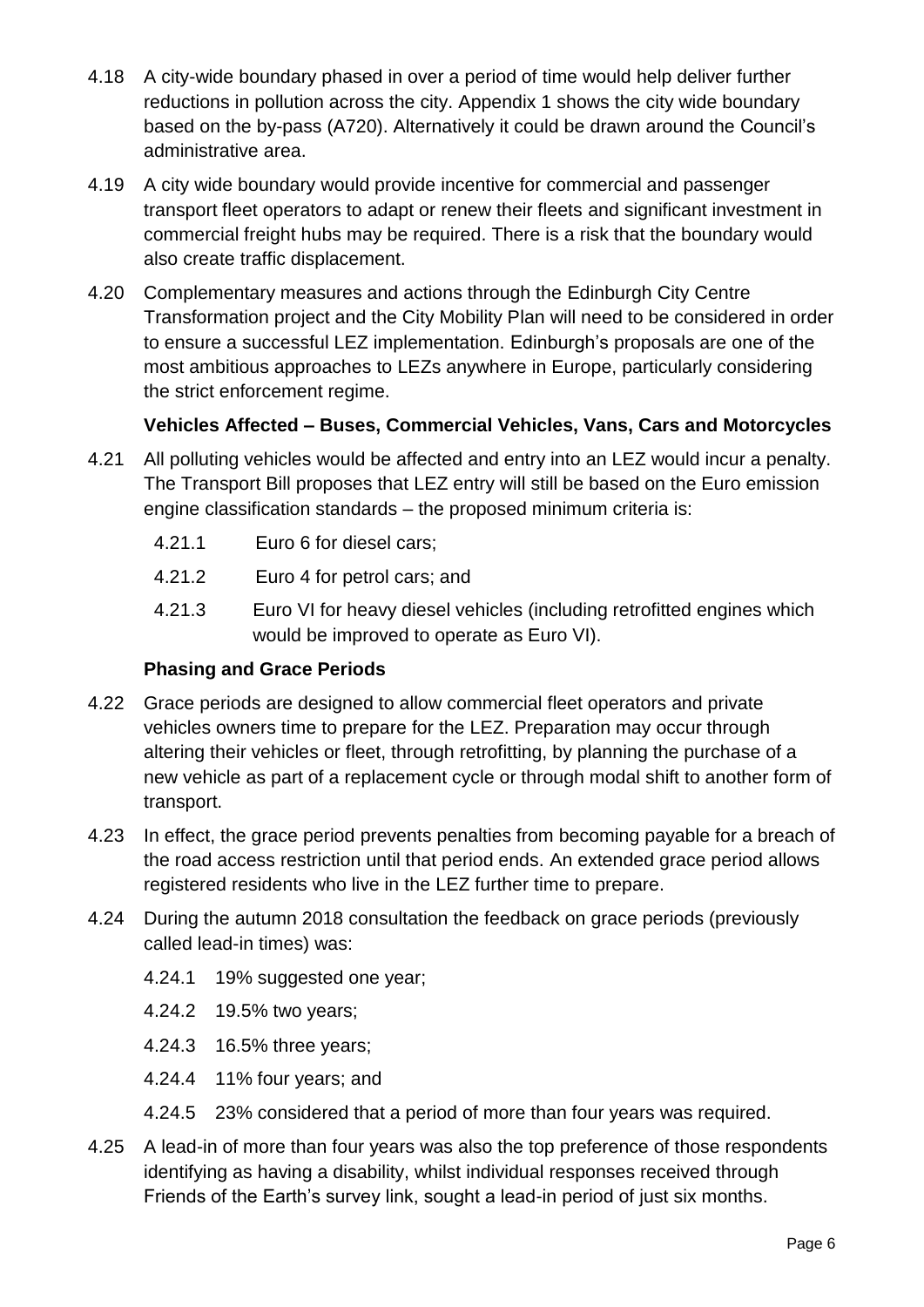- 4.26 The bus and commercial sector have expressed some initial concern regarding the timescale, particularly around the practicalities of vehicle engine retrofitting and fleet replacement. The consultation phase will provide further opportunity to consider these implications in full.
- 4.27 Appendix 2 sets out a proposed approach to grace periods as they would apply in a phased introduction of the different vehicle types in the city centre, then selected vehicles city wide. This would ensure a scheme is implemented in 2020 and the first enforcement would commence from 2021.
- 4.28 The approach means that commercial and passenger vehicles would be affected first, on the proviso that tackling these higher emitting vehicle types will be the most effective way of bringing down NO<sub>2</sub> levels.

## **Exemptions**

- 4.29 General exemptions will be set out in regulations but are likely to include, for example, emergency and health service vehicles and historic vehicles. Other types of vehicles are harder to define, such as transport services that fulfil a social purpose and community benefit, e.g. vehicles carrying out social care work. The difficulties in enforcing this sector make it unlikely they will be exempt. Transport Scotland is continuing to consider what exemptions to incorporate into regulations and are currently engaging with stakeholders on a national basis. Workshops are being held in Glasgow, Dundee, and Aberdeen in May 2019.
- 4.30 It is also anticipated that the Council may be able to make provision for time-limited exemptions for vehicles not covered by the blanket exemption but there are particular circumstances in which it ought to be exempt for a limited period e.g. a fire engine.

## **Penalties**

- 4.31 There will be different levels of penalty charge depending on, for example, the class of vehicle or whether there are repeated contraventions. In addition, it is likely that there will be provisions for discounts for early payment, or surcharges for nonpayment. The charges will be defined by regulations and they are expected to be set at such a level so as to deter non-compliance.
- 4.32 The default principle is that an LEZ will operate continuously, 24 hours a day, seven days a week, all year around, but the Council can vary the hours taking account of local circumstances. Guidance will be issued by Transport Scotland on when it may be appropriate for hours of operation to be varied by a local authority. However, what is proposed for implementation in Edinburgh from 2020 is a 24 hour LEZ.

## **Consultation and engagement**

4.33 Edinburgh's LEZ proposals will be available for public consultation from 20 May 2019 and the views of residents will form an important part of the final LEZ scheme. A wide range of stakeholders are affected by these proposals including the public, transport services, commercial freight companies, small businesses and public services. Appendix 3 sets out an outline of the engagement strategy to gather the views of residents and stakeholders.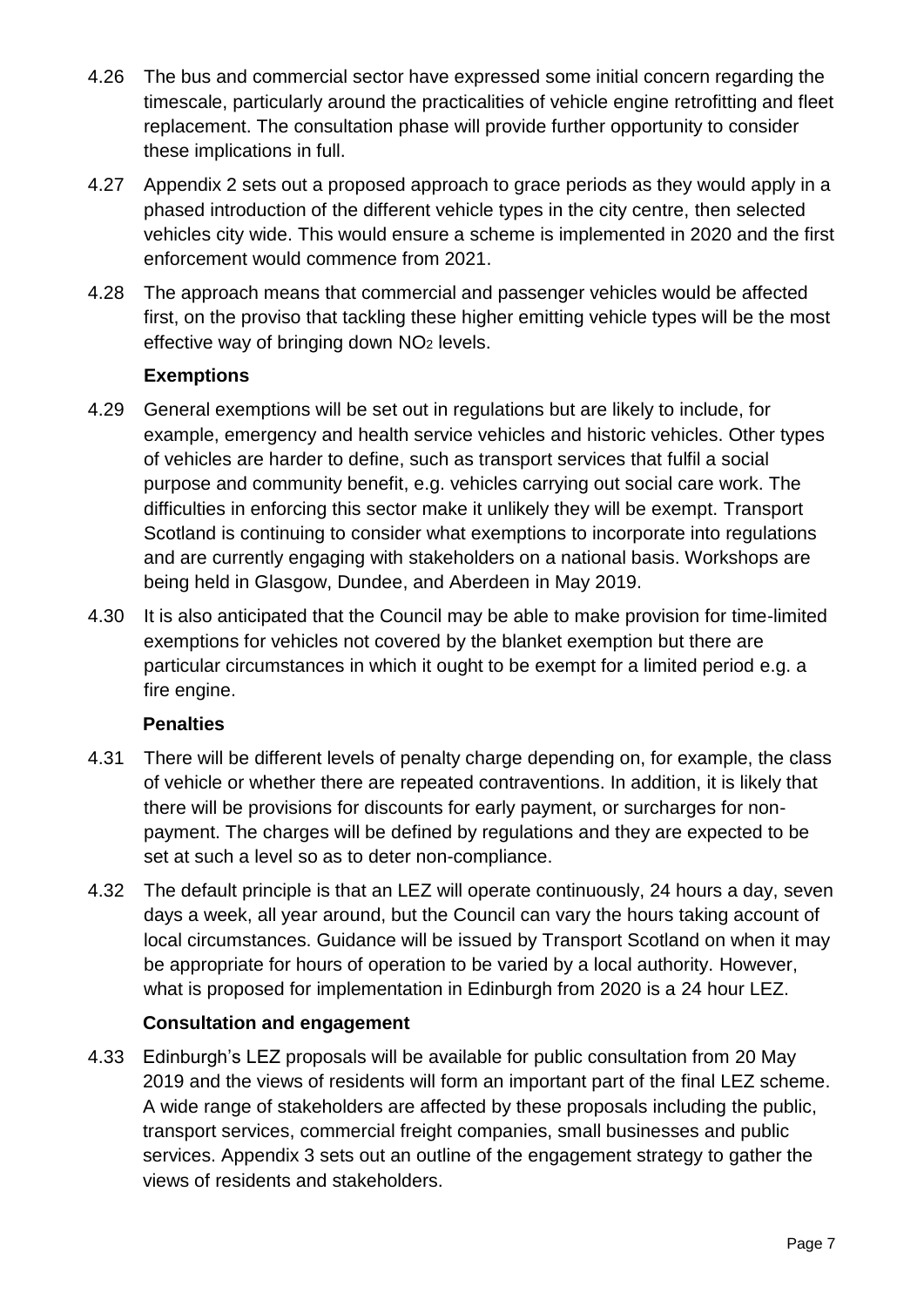## **5. Next Steps**

- 5.1 In May 2019, the Council will undertake a traffic data collection survey to update the data and analysis in the baseline air quality model.
- 5.2 Public consultation and stakeholder engagement will take place between May and July 2019 and will be reported to Committee in October 2019 along with proposals for agreement for an LEZ scheme for the city.
- 5.3 This consultation will be coordinated with the Edinburgh City Centre Transformation project and City Mobility Plan programmes of work.

## **6 Financial impact**

- 6.1 The Scottish Government has set aside funding to support the development of LEZs required by the four cities. They recognise that adapting or replacing polluting vehicles will have an impact on low income households and small business in particular, as well as local authorities and commercial companies.
- 6.2 The Scottish Government has provided funding of approximately £8million in 2018/19 and anticipates a similar amount for 2019/20 for bus engine retrofitting. This is a scheme where bus companies can obtain funding in order to upgrade engines to Euro VI standards. Consideration is being given as to what level of support can be provided for businesses and residents affected by an LEZ.
- 6.3 The Council has made use of grant funding provided by Transport Scotland in 2018/19 to deliver transport modelling, integrated impact assessments, and communications work. Ongoing financial support for this type of work is anticipated for the future years.
- 6.4 The main cost to the local authority of developing a scheme will relate to the implementation of the enforcement regime including infrastructure for cameras etc and back-office administration set-up.
- 6.5 An assessment of the cost of delivering the infrastructure required to establish and manage Edinburgh's LEZ will be carried out prior to finalising the LEZ scheme and delivery plan. An analysis of the impact on the Council's fleet will also be undertaken.
- 6.6 Any income received by a local authority from penalty charges must be used to further the achievement of the LEZ scheme's aims (either directly or indirectly) or to repay grants made by Scottish Ministers to support the development of the scheme. Scottish Ministers may make regulations governing LEZ accounts. Local authorities will be required to submit an annual report on the operation of each LEZ scheme to Scottish Ministers.

## **7 Stakeholder/Community Impact**

7.1 Engagement and discussion with Scottish Ministers has been undertaken via the 4 cities Leadership Group which help maintains a regional and national perspective on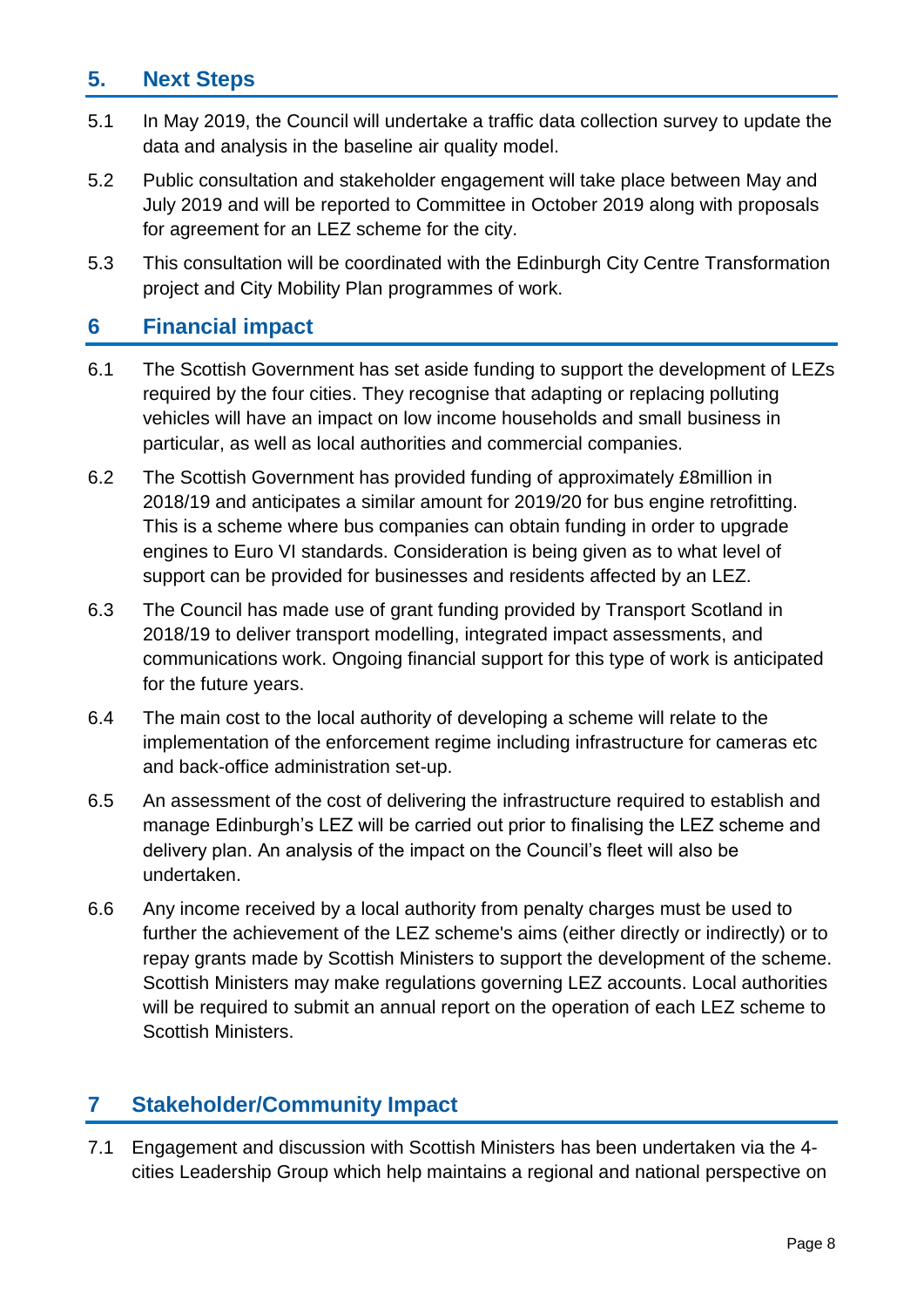the developing regulations, communication, and impact assessment work. 4-cities Consistency Groups also convene to ensure consistency across the country.

- 7.2 An integrated impact assessment (IIA) has been commissioned by the Council and will continue as LEZ options are finalised. The findings of the IIA to date highlight that there will be a significant impact on the commercial vehicles sector. Similarly, residents reliant on private cars and social care providers with less financial ability to upgrade their vehicles may be impacted in the short term.
- 7.3 The IIA needs to be considered in line with funding provided by Transport Scotland, the provision of alternative modes of transport, and the critical need for LEZs to reduce Edinburgh's pollution. Ongoing IIA work will provide further clarity on these impacts.
- 7.4 The Strategic Environmental Assessment screening has highlighted the need for the LEZ implication to be assessed as a part of the wider Edinburgh City Centre Transformation programme and City Mobility Plan work.
- 7.5 It is intended that the consultation on the proposed LEZ will provide an opportunity for the public and stakeholders to engage with the Council.

## **8 Background reading/external references**

- 8.1 [CEC Air Quality Annual Progress Report, 2018](http://www.edinburgh.gov.uk/airquality)
- 8.2 Air Quality Evidence Report [Edinburgh, SEPA \(November, 2018\)](http://www.edinburgh.gov.uk/CET/downloads/file/3/air_quality_evidence_report_%E2%80%93_edinburgh)
- 8.3 [Transport and Environment Committee, February 2019, Connecting Our City,](http://www.edinburgh.gov.uk/meetings/meeting/4653/transport_and_environment_committee)  [Transforming out Places report](http://www.edinburgh.gov.uk/meetings/meeting/4653/transport_and_environment_committee)

## **9 Appendices**

- Appendix 1 Low Emission Zone Proposed Boundaries
- Appendix 2 Approach to Phasing and Grace Periods
- Appendix 3 Public Consultation and Engagement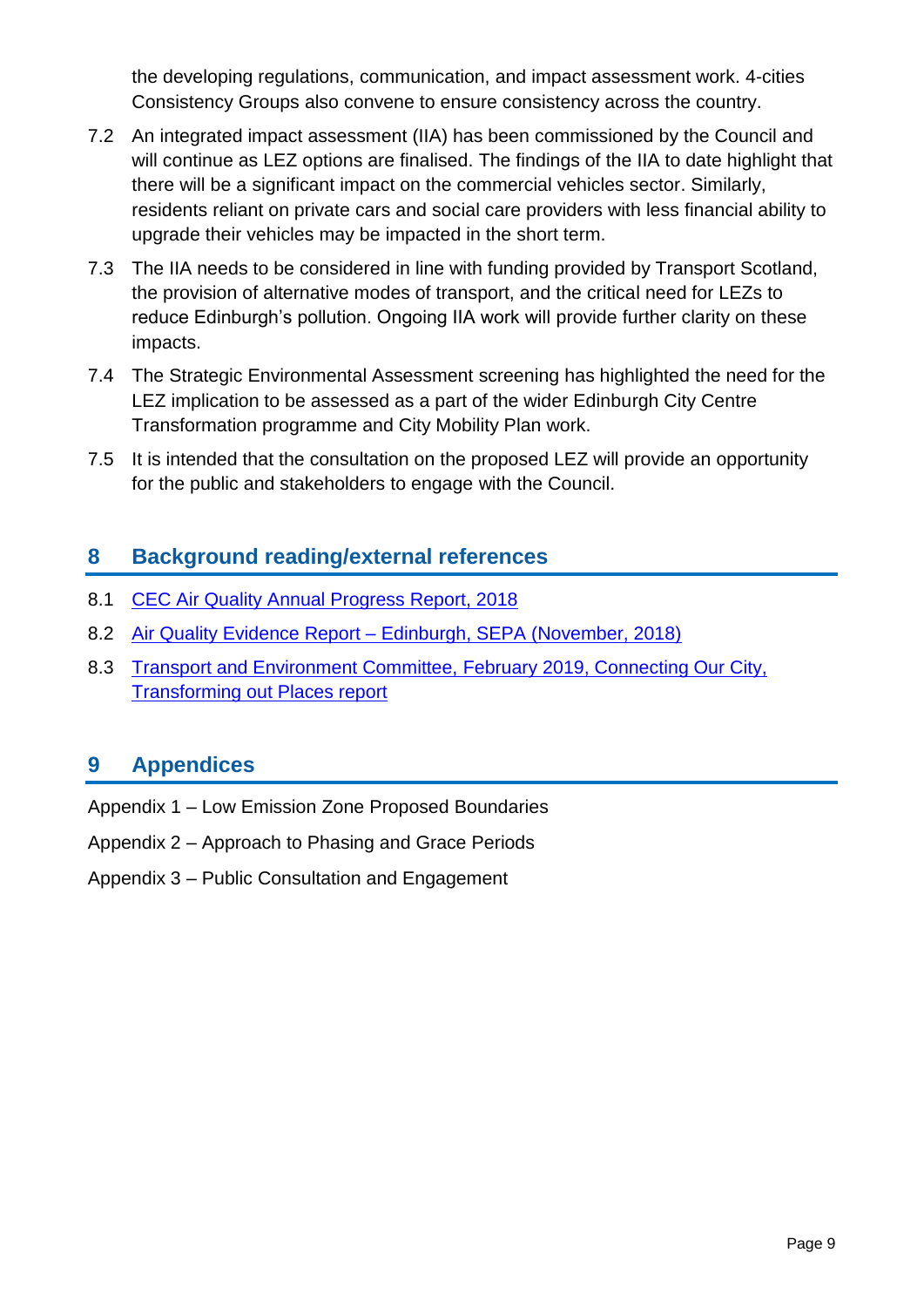## **APPENDIX 1 – LOW EMISSION ZONE PROPOSED BOUNDARIES**

## **What are the geographical areas for LEZs in Edinburgh?**

Map 1 – City Centre Low Emission Zone Boundary

## Map 2 – City-wide Low Emission Zone Boundary

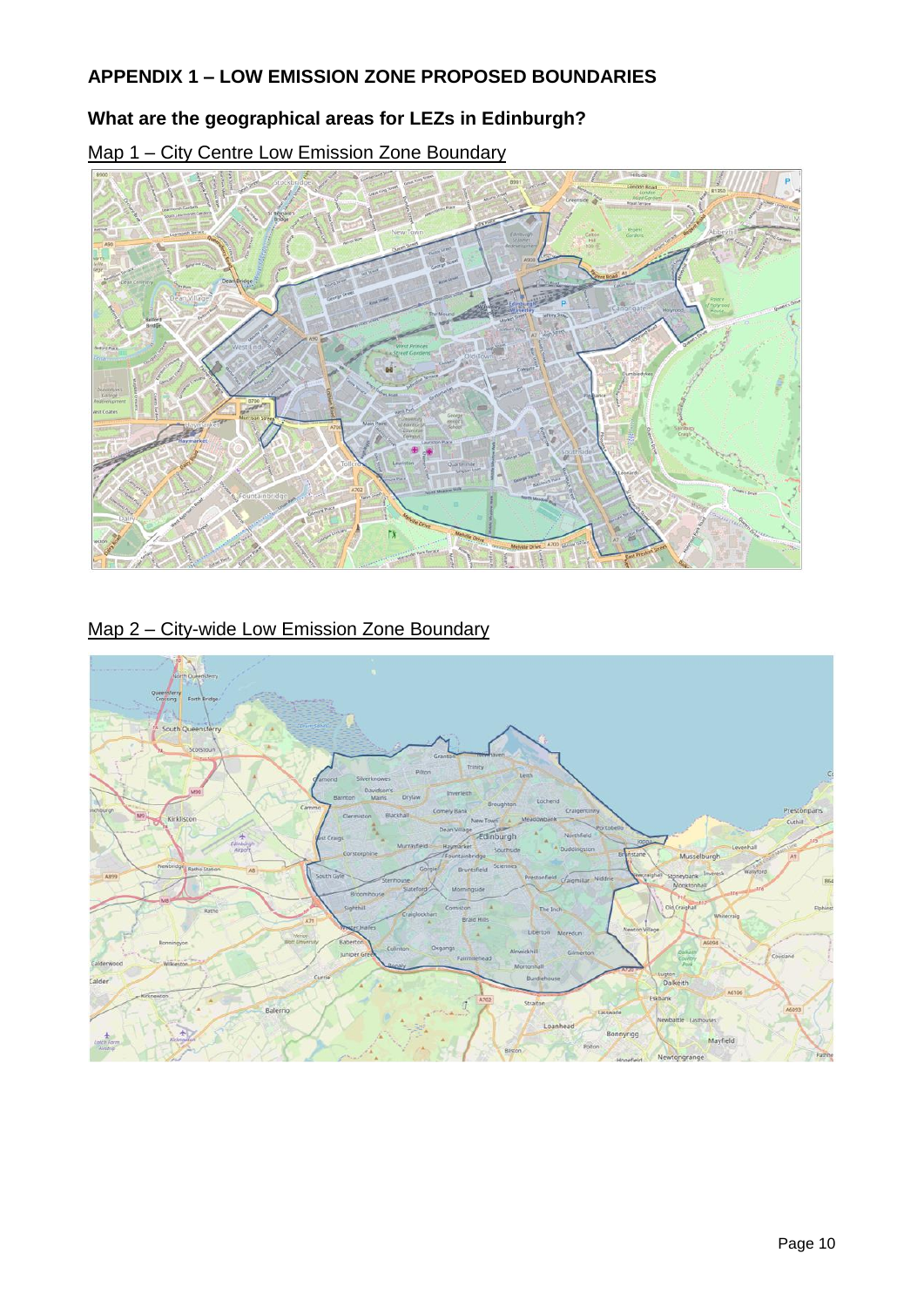## **APPENDIX 2 – APPROACH TO PHASING AND GRACE PERIODS**

#### **What Vehicles will be affected by the LEZ?**

Only vehicles with certain emission standards can enter the LEZ without penalty (except exempted vehicles). These standards, or Euro classifications, are for different vehicle types and fuels.

The current proxy for Euro standards is to use vehicle age as a guide to the corresponding Euro classification, as follows:

- Euro 4 standard for petrol engines was introduced in January 2005, with any new vehicles sold after January 2006 having to meet this standard,
- Euro 6 standard for diesel cars was introduced in September 2014, with any new vehicle sold after September 2015 having to meet this standard.
- Euro 6/VI emission standards for heavy diesel vehicles generally those registered with the DVI A after 2014.

## **What are the grace periods associated with the LEZ?**

Edinburgh's LEZ scheme will be implemented at the end of 2020, however, owners of the different types of vehicles will have a grace period prior to enforcement of the scheme. This is to allow owners to make suitable alternative arrangements.

An extended grace period allows registered residents who live in the low emission zone further time to prepare.

| <b>Edinburgh LEZ Scheme Implemented by end of 2020</b> |                       |                              |  |  |
|--------------------------------------------------------|-----------------------|------------------------------|--|--|
| <b>City centre boundary</b>                            |                       |                              |  |  |
| <b>Vehicle type</b>                                    | <b>Grace Period</b>   | <b>Extended Grace Period</b> |  |  |
| Bus / coaches                                          | 1 year (End of 2021)  |                              |  |  |
| <b>Commercial vehicles</b>                             | 1 year (End of 2021)  |                              |  |  |
| Cars                                                   | 4 years (End of 2024) | 1 year (End 2025)            |  |  |
| <b>City wide boundary</b>                              |                       |                              |  |  |
| <b>Vehicle type</b>                                    | <b>Grace Period</b>   | <b>Extended Grace Period</b> |  |  |
| Bus / coaches                                          | 3 years (End of 2023) |                              |  |  |
| <b>Commercial vehicles</b>                             | 3 years (End of 2023) |                              |  |  |

#### **Note**

Commercial vehicles include Light Goods Vehicles (LGVs), Heavy Goods Vehicles (HGVs) and taxis.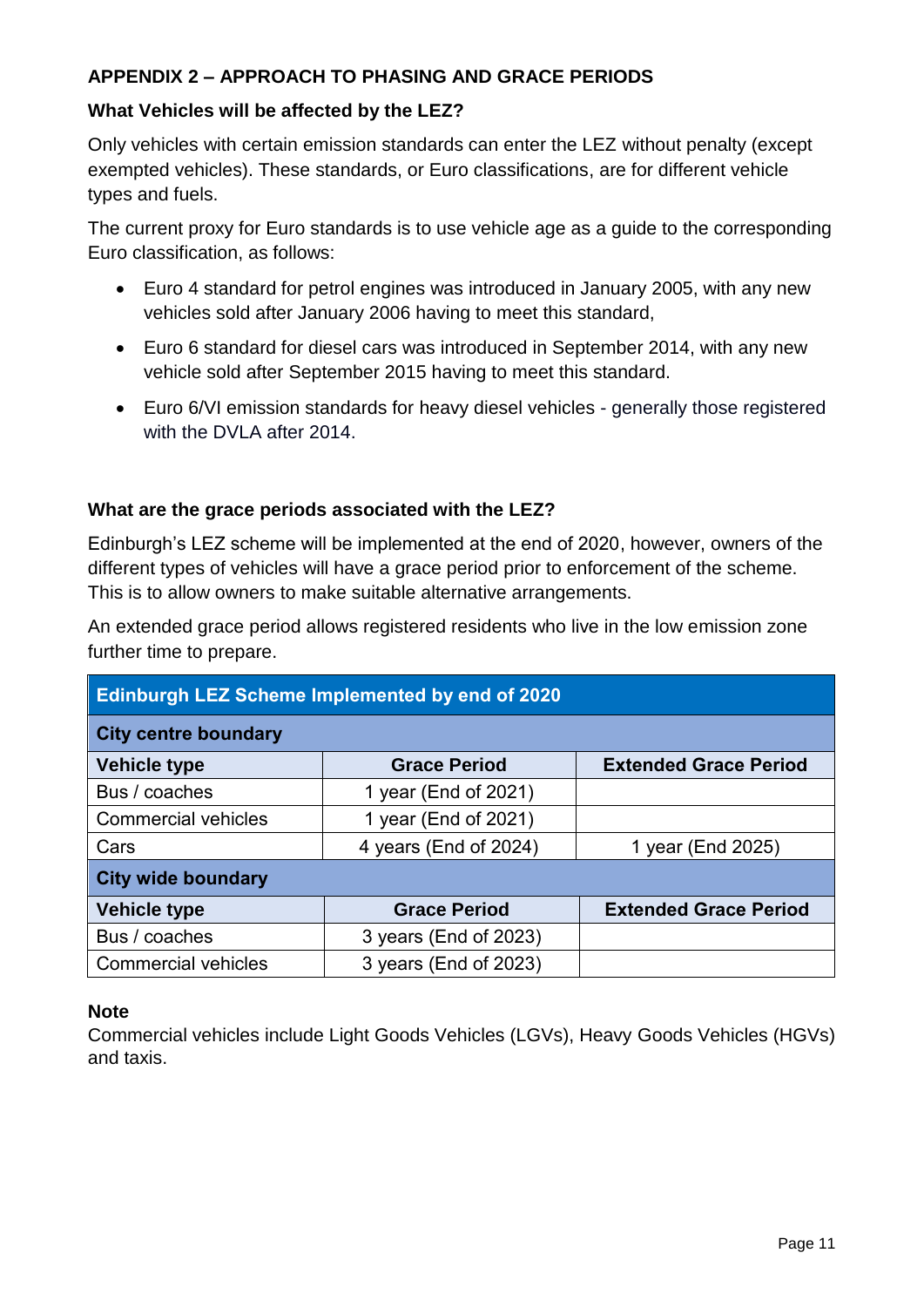## **APPENDIX 3 – PUBLIC CONSULTATION AND STAKEHOLDER ENGAGEMENT**

This appendix provides a summary of the communications and stakeholder engagement plan to support Edinburgh's public consultation on LEZ proposals.

#### **Purpose of communications and engagement strategy**

- 1.1 The communication and engagement strategy sets out a plan for communicating the purpose of LEZs and how reducing pollution aims to have a positive impact on the health and well-being of people. The consultation offers an opportunity for residents, stakeholders, and people affected by LEZs to provide their views on the proposals for Edinburgh.
- 1.2 The strategy will be part of a holistic approach to incentivise people to make choices about their travel, aligning with the City Mobility Plan and the Edinburgh City Centre Transformation project. This will be addressed by identifying target audience groups and tailoring key messages and communication channels to meet their respective needs. Similarly, key stakeholders and potential influencers will be identified to support the campaign.

#### **Key audiences**

1.3Communications will take a two-pronged approach with one aspect focusing on raising awareness across as broad an audience as possible in Edinburgh and regionally. The other aspect will be focussed on specific groups of stakeholders, as noted below

| Target stakeholder groups |                                                                                                                                                                                                                                                                                          |  |  |
|---------------------------|------------------------------------------------------------------------------------------------------------------------------------------------------------------------------------------------------------------------------------------------------------------------------------------|--|--|
| <b>Partners</b>           | Transport Scotland, SEPA, British Heart Foundation, NHS Lothian,<br><b>British Lung foundation</b>                                                                                                                                                                                       |  |  |
| <b>Transport</b>          | Taxi firms, Confederation of Public Transport (bus and coach<br>companies), delivery firms, Transport for Edinburgh, the regional<br>Transport Authority (SESTran), ECO Stars' members, and other<br>Federations such as the Road Hauliers Association, Freight Transport<br>Association |  |  |
| <b>Businesses</b>         | <b>Chamber of Commerce, Federation of Small Businesses, Essential</b><br>Edinburgh                                                                                                                                                                                                       |  |  |
| <b>Residents</b>          | Councillors, MSPs, community councils, community groups                                                                                                                                                                                                                                  |  |  |
| <b>Third</b><br>sector    | Third Sector Interface (a collaboration between EVOC, Volunteer<br>Edinburgh, and Edinburgh Social Enterprise), home help and<br>community care organisations, Salvation Army, Edinburgh Access Panel                                                                                    |  |  |

#### **Communications channels**

- 1.4 Edinburgh's media outlets are crucial tools to reaching target audiences. Given that the LEZ programme will impact on the wider region, local media outlets in respective neighbouring local authority areas will also be targeted.
- 1.5 In alignment with the mainstream media communications campaign, a supporting social media approach will be implemented. This will coordinate with wider CEC